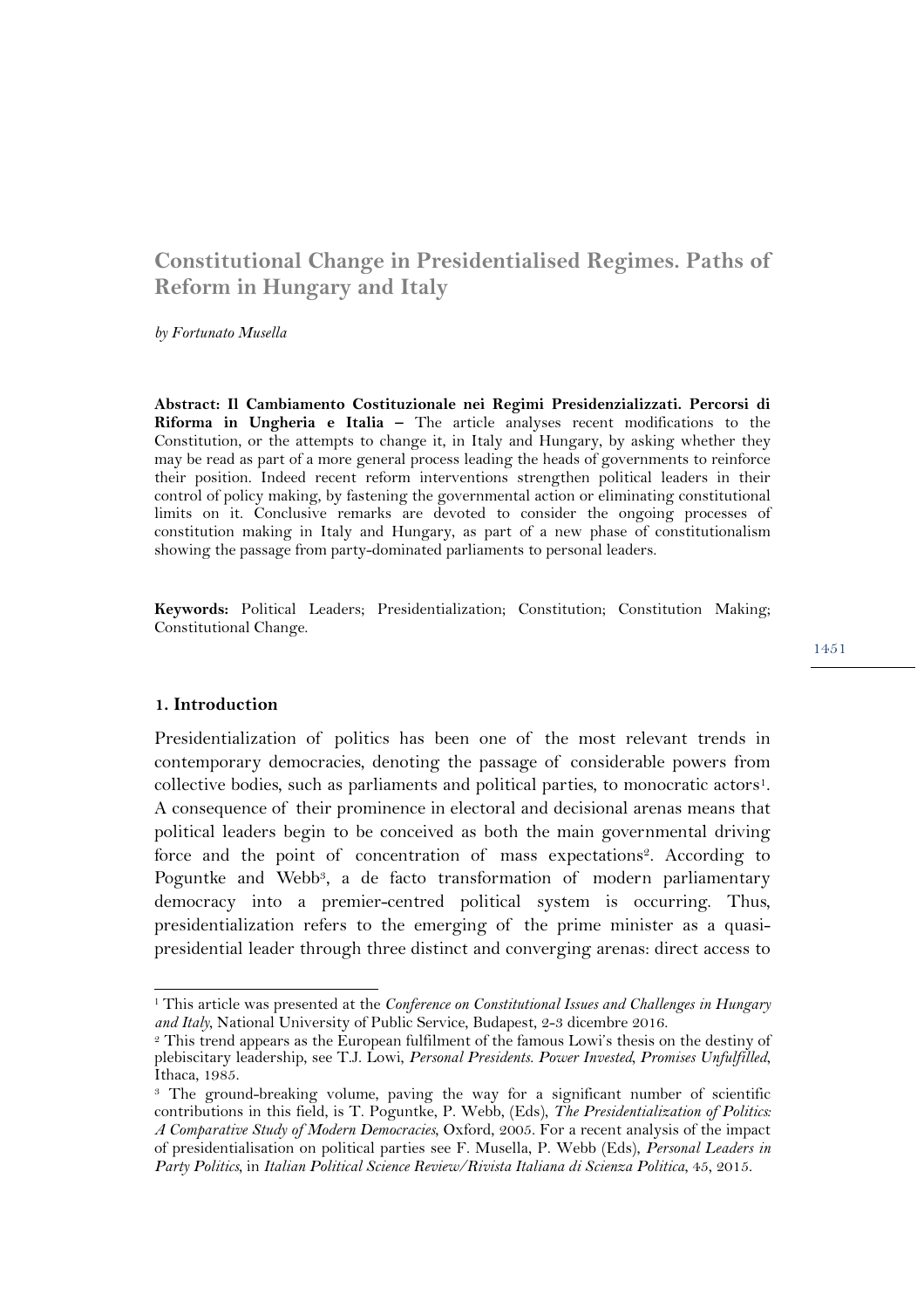the electoral constituency through various forms of media populism; a monocratic as well as charismatic grip upon the party organization and, last not least, the strengthening of governmental control over the legislative process. This transforms the cabinet office into the true centre of policy-making power.

Very often, this process is not based upon a formal change in constitutional charters. Indeed, parliamentary regimes become more similar to presidential ones, although their normative asset remains the same over time. Yet, more than a decade on the first attempts to give an empirical formulation to the concept of presidentialization, some parliamentary regimes are adapting their Constitutions to the presidentialization process. Indeed, although presidentialization studies have collected a wide array of evidence from a diverse range of parliamentary democracies pointing to a long-term cross-national structural shift towards a more presidentialized model of politics with no formal change in constitutional charters, nowadays strong leaders are trying also to get involved in constitutionmaking processes to confirm their institutional supremacy. In new and old democracies, this trend has become so relevant that it has led scholars to talk about "deparlamentarization" to indicate the "deprivation of parliaments of many of their long entrenched powers"4. The same process confirms that parliamentary assemblies and political parties are losing their centrality in the field of constitution-making itself that has assured them a crucial position until twentieth century.

Both Italy and Hungary represent relevant example of the growing prominence of personalised executives. Italy has been defined an ideal type of presidentialization<sup>5</sup>, and it is still living in a phase of personal politics<sup>6</sup>. A long march of administrative reforms, since the Eighties, has reinforced the executive accompanying the transformations of the role and functions of the prime minister<sup>7</sup>. No less relevant are the changes affecting the electoral system, where party system bipolarization, the formation of pre-electoral instead of post electoral coalitions and the indication of the leader's name within the party/coalition symbols shown in each ballot have brought about an informal form of direct election of the prime minister. As far as the legislative process is concerned, many scholars have noticed a relevant shift of prerogatives from the parliament to governmental branch in the last three decades. Emergency bills have become more numerous, representing a predominant part of the total legislative bills, while delegated legislation has largely expanded, especially to respond to necessities imposed by EU regulatory activities and other important structural reforms.<sup>8</sup>

1452

l

<sup>4</sup> The concept has been elaborated by the studies on European integration that have portrayed national parliaments as passive victims of EU politics and policy-making, see J. O'Brennan, T. Raunio, *National Parliaments within the Enlarged European Union: From 'Victims' of Integration to Competitive Actors?*, London, 2007.

<sup>5</sup> M. Calise, *Presidentialization. Italian Style*, in T. Poguntke, P. Webb (Eds), *The Presidentialization of Politics: A Comparative Study of Modern Democracies*, Oxford, 2005, 88- 106.

<sup>6</sup> F. Musella (Ed), *Il Governo in Italia. Profili costituzionali e dinamiche politiche*, Bologna, 2019.

<sup>7</sup> A. Criscitiello, *Il cuore dei governi. Le politiche di riforma degli esecutivi in prospettiva comparata*, Napoli, 2004.

<sup>8</sup> An empirical analysis on the growing prominence of the Italian executive in the legislative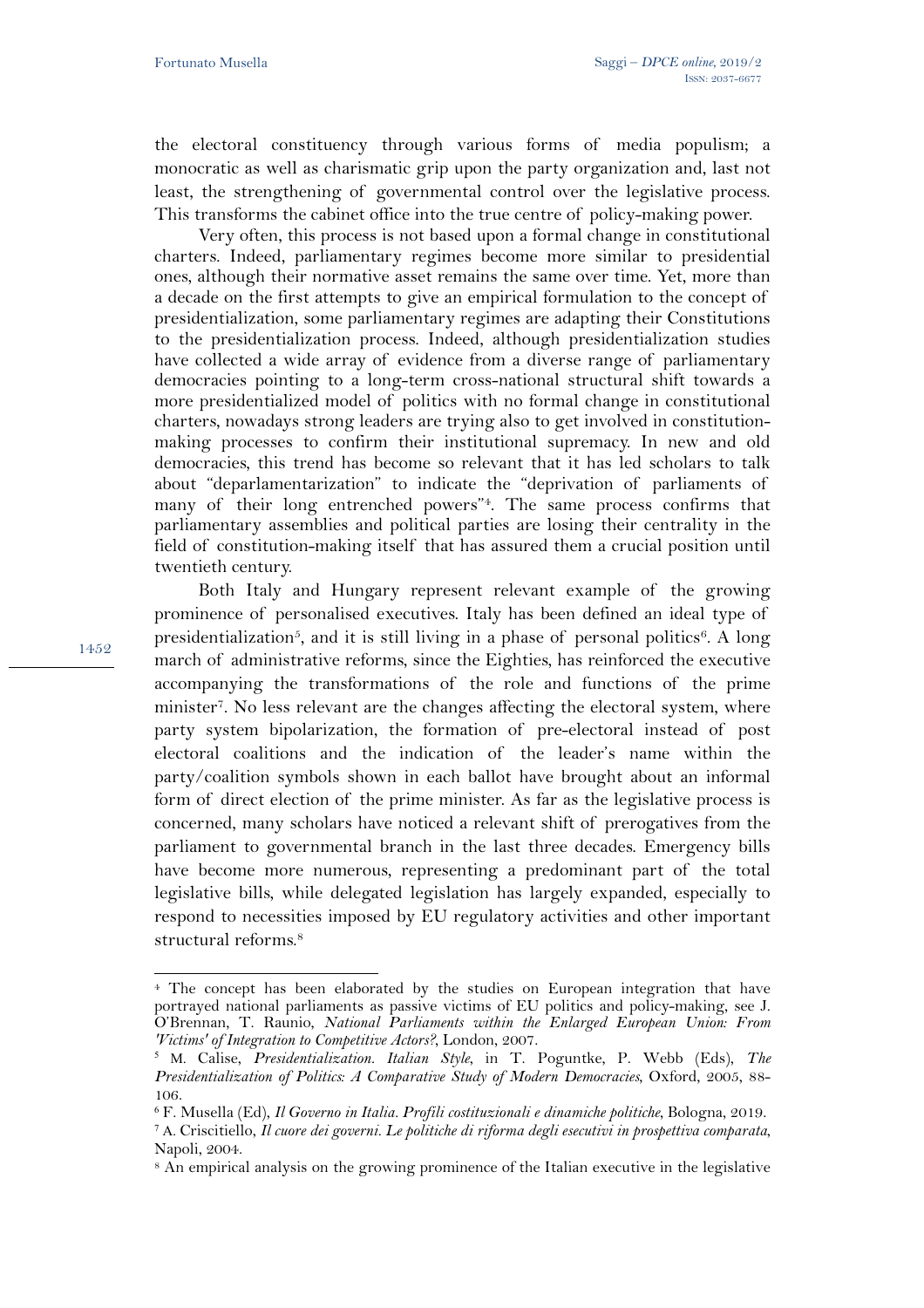Switching the attention towards Hungary shows that some common element may be identified in its twenty-seven years democratic period. For example, it has been observed from an administrative point of view that there has been an evolution of the prime minister and its office to a chancellor model so that as a result of the continuous widening and increasing of their tasks and competencies and growing their staff, the two institutions have become a real centre of political power9. The strengthening of government's structures is especially observable after Orbàn's mandate, which includes those devoted to direct communication with citizens. On the legislative ground, the parliamentary regulations changed at the end of Nineties in order to reinforce the role of the executive in law making. Moreover, this process is strongly related to Hungarian parties' change and transformation in machines dominated by single leaders, with clear difficulties in establishing internal competition for leadership positions10. Thus, the category of presidentialization entered in the Hungarian  $debate<sup>11</sup>$  as the process of the prime minister appeared more evident.

This article will analyse recent modifications to the Constitution, or the attempts to change it, in Italy and Hungary, by asking whether they may be read as part of a more general process leading the heads of governments to reinforce their position. It is indeed worth noting that recent reform interventions have been produced by single leaders, even if with very different political positions and orientation toward democratic system. Moreover, new constitutional texts also strengthen heads of governments in their control of policy making, by fastening the governmental action or eliminating constitutional limits on it. Conclusive remarks will be also devoted to consider the on-going processes of constitution making in Italy and Hungary, as part of a new phase of constitutionalism showing the passage from party-dominated parliaments to personal leaders as key actors in constitutional and legislative arenas.

## **2. Renzi's constitutional reform**

 $\overline{a}$ 

Italians were asked on November 4th 2016 whether they approve the constitutional reform proposed by the Premier Matteo Renzi. This step followed a particularly heated and radicalized public debate, which focused on ideological

process is provided in F. Musella *Il Premier diviso. Italia tra presidenzialismo e parlamentarismo*, Milan, 2012.

<sup>9</sup> F. Mandák, *A politika prezidencializációja – Magyarország, Olaszország*, in *Pro Publico Bono-Magyar Közigazgatás*, 4, 2016, 110-119.

<sup>10</sup> M. Punnett, G. Ilonszki, *Leading democracy: the emergence of party leaders and their roles in the Hungarian parties*, in *The Journal of Communist Studies and Transition Politics*, 10, 1994, 101- 119.

<sup>11</sup> For one of the first contribution on the Hungarian presidentialisation see A. Körösényi, *Parlamentáris vagy elnöki kormányzás? Az Orbàn kormány összehasonlító perspektívából*, in *Századvég*, 20, 2001, 3-38. See also G. Ilonszki, *Az elnöki parlamentarizmus és a parlament*, in *Századvég*, 2, 2002, 109-133; F. Mandák, *Signs of Presidentialization in Hungarian Government Reforms - Changes After the New Fundamental Law*, in S. Zoltán, F. Mandák, Z. Fejes (Eds), *Challenges and Pitfalls in the Recent Hungarian Constitutional Development. Discussing the New Fundamental Law of Hungary*, Paris, 2015, 148-168.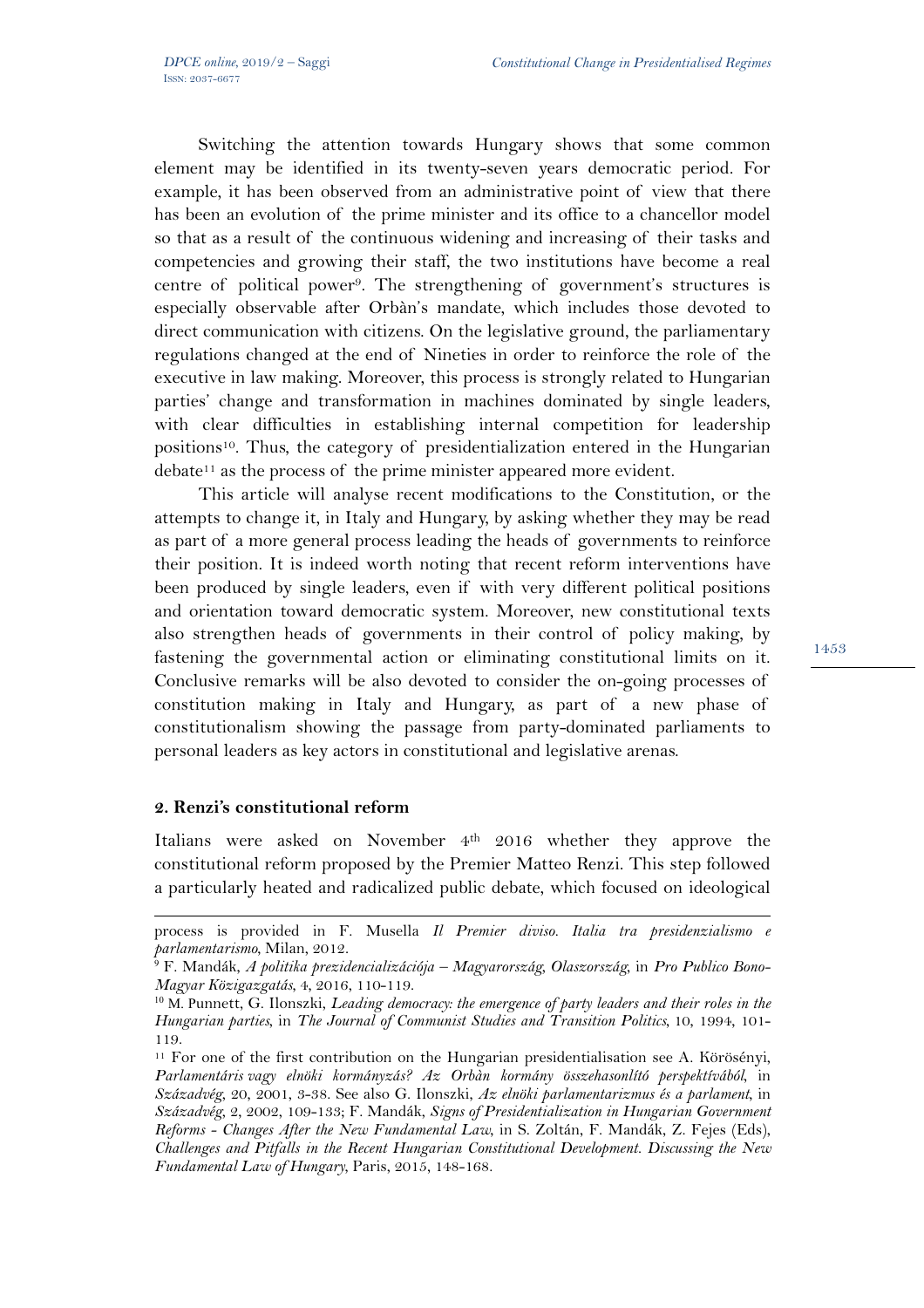questions rather than the actual contents of the constitutional amendments. According to its supporters, the change of the constitutional charter represented an important moment in Italian history and from this point of view, Renzi appeared to be the only leader able to overcome the impasse of constitutional change in Italy. Those who contrasted Renzi's proposal argued that it would remove checks and balances on executive power in Italy and disempower parliamentary institutions. According to them, the reform would put Italy on a path of populism that seeks to threaten Europe and would also pave the way for any possible future authoritarian endeavours. There are no doubts, however, that Matteo Renzi appeared as the driving force in the process of constitutional reform and the referendum has been considered as a vote for or against the government<sup>12</sup>. In the end, the constitutional proposal was largely rejected by electors, with close to 60% of voters opting for "no".

The core idea of Renzi's reform plan appeared to be very simple – the transformation of the traditional symmetric bicameralism system into an asymmetric one, with the Chamber of Deputies expressing the confidence vote to the government and a strongly resized Senate. Many observers have underlined that the reform would have led to a substantial abolition of the Second Chamber – a significant departure of the republican tradition. The reform plan also indicated the strengthening of national executive authority, by both centralizing legislative competences currently attributed to the Regions and introducing particular guarantees for legislative initiative coming from governmental branch.

This reform proposal should be analysed and evaluated on an historical ground. The origins of the Italian bicameralism should be examined along with how the reasons that brought about their introduction are largely overcome. Regarding the debate in the Constituent Assembly on bicameralism, Carlo Fusaro notes that "one cannot imagine a more effective propaganda in favour of a reform of the Italian Parliament than reading those proceedings"13. In the context of evident confusion on the nature of Italian parliamentary setting, unicameralism was a position encouraged by many representatives on the left side. Other members also proposed the definition of the Senate as chamber of the regions. In the end, perfect bicameralism which brought about exactly the same powers for the Chamber of Deputies and the Senate both in terms of legislative process and in the relationship with the government, was driven by the fear that the return of a strong leader, like Benito Mussolini, would overwhelm liberal institutions. Indeed, voices have been raised in the Constituent

1454

 $\overline{a}$ 

<sup>12</sup> On how the reform has divided the Italian left see F. Musella, *The Italian Left on the eve of the constitutional referendum*, in *The Progressive Post*, 29 November 2016, progressivepost.eu/trending/italian-left-eve-constitutional-referendum

<sup>13</sup> C. Fusaro, *Bicameralism in Italy. 150 Years of Poor Design, Disappointing Performances, Aborted Reforms*, 13 April 2012, www.carlofusaro.it; V. Calabrò, M.A. Cocchiara, *The form of parliamentary government and 'perfect' bicameralism in the Italian constitutional system: at the beginning of the Italian constituents' choices (1946–47)*, in *Parliaments, Estates and Representation*, 35, 2015, 84-108.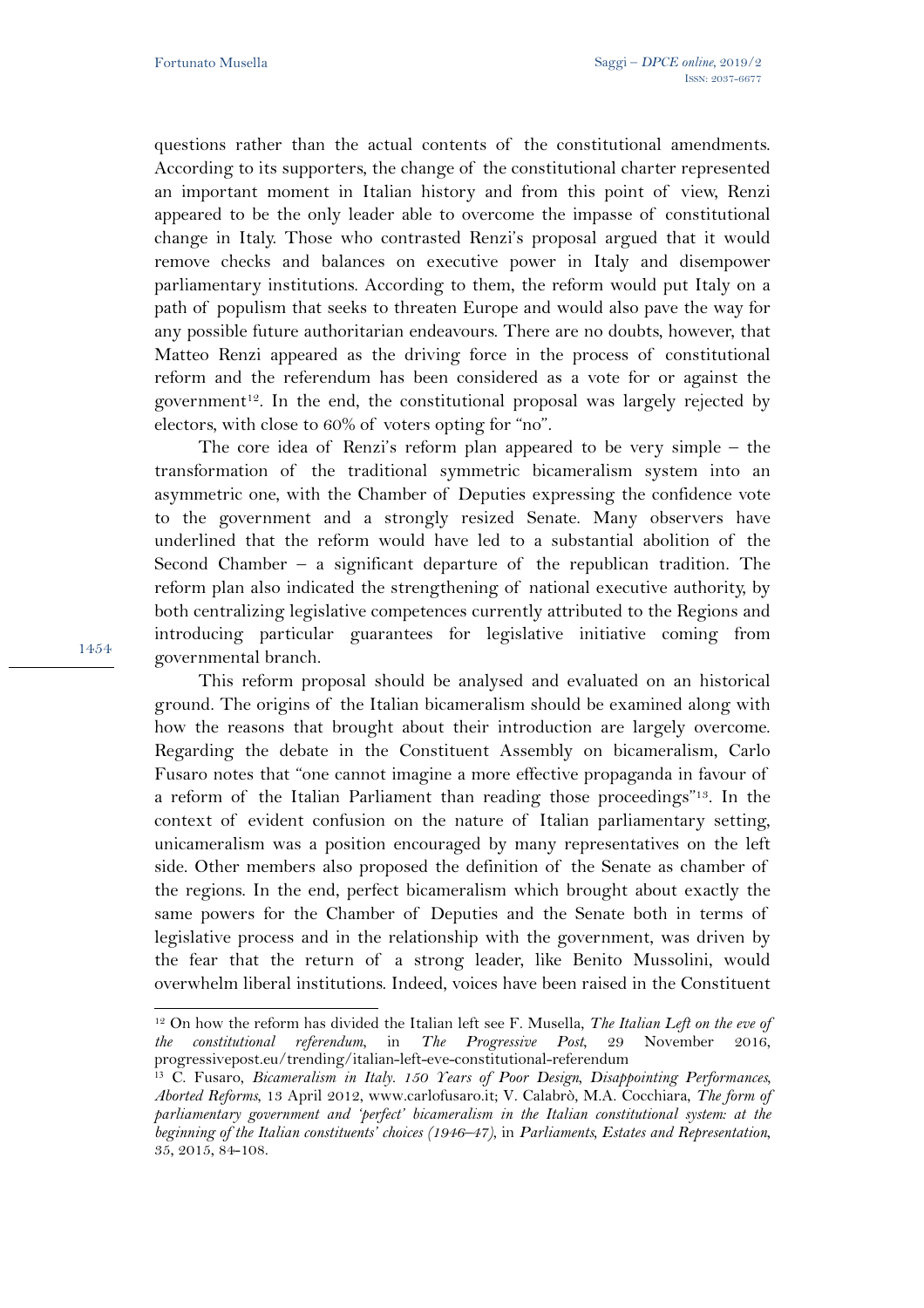$\overline{a}$ 

Assembly to support the creation of a strong Senate, on the grounds that a complex check and balance system would avoid excessive concentration of powers, whose dramatic consequences had been made very clear during the fascist regime. According to a complimentary historical interpretation, moderation in the definition of the Italian constitutional setting was suggested, and probably imposed, by the emergence of the international bipolarism, with Italy in a relevant position in the Atlantic Alliance. Yet, despite of the variegate positions in the Constituent Assembly, the solutions of unicameralism or a strong differentiation were very far to be excluded in postwar Italy.

Secondly, Renzi's reform proposal is the latest of many attempts of constitutional reforms in Italy. Three bicameral commissions have been formed from the Eighties and more recent projects were defined in 2005 with the Center-Right Reform and in 2007 with the Violante Project. In particular, the third parliamentary commission for constitutional reform, under the guidance of Massimo D'Alema, proposed a project on the reinforcement of the Italian executive. This brought about the introduction of the direct election of the President and the reduction of the members of the Parliament, involving the abolition of a perfect bicameralism, the simplification of law-making and the creation of the Senate of Regions. The abandonment of the perfect bicameralism was proposed also by the group of "saggi", wise men, mostly professors of constitutional law convened by the President of the Republic Giulio Napolitano in 2013 in order to launch a new constitutional reform. Such commission presented their idea of realizing a "monocameral system, following the example of Sweden, Portugal and Greece in Europe, or the adoption of a differentiated bicameralism, transforming the Second chamber into a real regional chamber, the members of which would be representative – in different ways – of the local autonomies".14 Thus, the Renzi's project of disempowering the Senate, besides tracing back its origin to the constituent Assembly, is also the cornerstone of most of analysis on the necessity to reform the Italian State during the last forty years. After a long legislative path, the constitutional bill, approved by an absolute majority of the MPs in both houses of the Italian Parliament, aimed at changing the composition of the Senate, with a reduction of seats from 325 to 100 elected from regional councilmen and mayors, and its role, attributing competences especially on territorial subjects.

Finally, the reform mirrored recent developments in the Italian political system. As an example, of the triumph of personalisation<sup>15</sup>, Italy is the European case that shows one of the most radical passages from parties' dominance to leaders' prominence. Dismantling the proportional electoral system that has characterised the First Republic, the period following Tangentopoli opened to the introduction of majoritarian rule, with national

<sup>14</sup> On the reform of the Senate see A. Baraggia, *The Italian Senate Under Reform: From Disguised Unicameralism to a True Regional Second Chamber?*, in *International Journal of Constitutional Law Blog*, 16 July 2014: <www.iconnectblog.com/2014/07/the-italian-senateunder-reform-from-disguised-unicameralism-to-a-true-regional-second-chamber>.

<sup>15</sup> G. Pasquino, *Italy: The Triumph of Personalist Parties*, in *Politics & Policy*, 42, 2014, 548-566.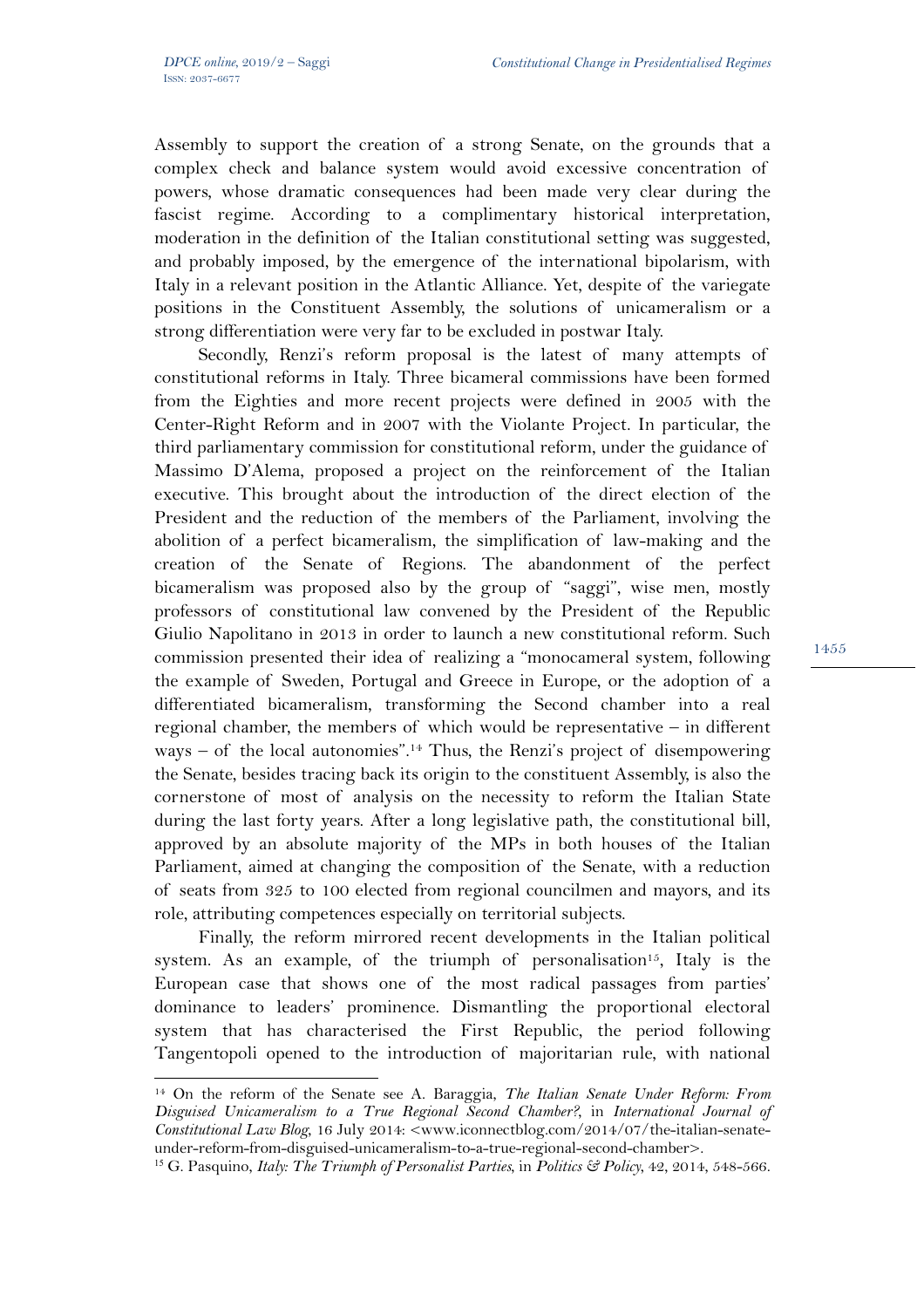consultations changed in an open contest between candidates to premiership. Political parties also represent the field of major innovation, and leaders started to act as the dominus of their parties. For instance, Forza Italia, set up on the basis of the enormous financial power and the organisational resources of the *Cavaliere*'s business empire, has marked patrimonial nature since its birth – it constitutes "the first European experiment in a large mass party made up out of a private enterprise, as a mere diversification of Fininvest on the political market"16. However, it is the first of several Italian political parties that have found in the leadership their main organisational unit<sup>17</sup>. A recent introduction to a special issue on party leadership states that the "revolution of personal leaders" has occurred in the political body they lead, where until recently the iron law of oligarchy seemed largely confirmed18. Moreover, as the overlapping between the figures of party head and prime minister is turning in a consolidated trend, the *Presidente del Consiglio* is also enlarging their prerogatives in terms of government forming and conducting executive's activities. This is the reason why, accordingly with a fortunate analytical framework in political science, a process of presidentialization of Italian political system is occurring, in the three main democratic arenas that have been identified by Paul Webb and Thomas Poguntke19 more than twelve years ago: election, political party and executive.

1456

With regards to the legislative process, the prominence of political leaders has turned in the progressive increasing of governmental decrees in many relevant fields of public action. In fact, executive decrees have been used to implement the most visible commitments made during the electoral campaigns by the winning coalition as well as major policy decisions on financial grounds or wide-ranging reforms. Consequently, the devaluation of the ordinary law making process in Parliament is quite evident. This is also partly due to the slow law making procedure in Italian chambers, with the "navette system" in which a bill is shuttled from one chamber to the next until it is not is in the same form. Yet this, above all, is related to the difficult executive-parliament relationship, which, in the last few decades has been constant notwithstanding the colour of government. This leads the premier not to be able to count on the support of his own majority. On a quantitative ground, more than half of the overall legislative production in Italy comes from decree-laws or legislative delegation to the executive, with the percentage growing up to sixty per cent under Renzi's government.

The frequent use of motion of confidence on the part of government shows the progressive weakening of legislative chambers. Indeed, such an instrument represents the main channel to avoid whatever form of parliamentary intervention and the shortest way to overcome dissension inside

 <sup>16</sup> E. Poli, *Forza Italia: strutture, leadership e radicamento territorial*, Bologna, 2001, 45.

<sup>17</sup> F. Raniolo, *I partiti politici*, Roma-Bari, 2013.

<sup>18</sup> F. Musella, P. Webb (Eds), *Personal Leaders in Party Politics*, in *Italian Political Science Review/Rivista Italiana di Scienza Politica*, 45, 2015.

<sup>19</sup> T. Poguntke, P. Webb (Eds), *The Presidentialization of Politics, cit.*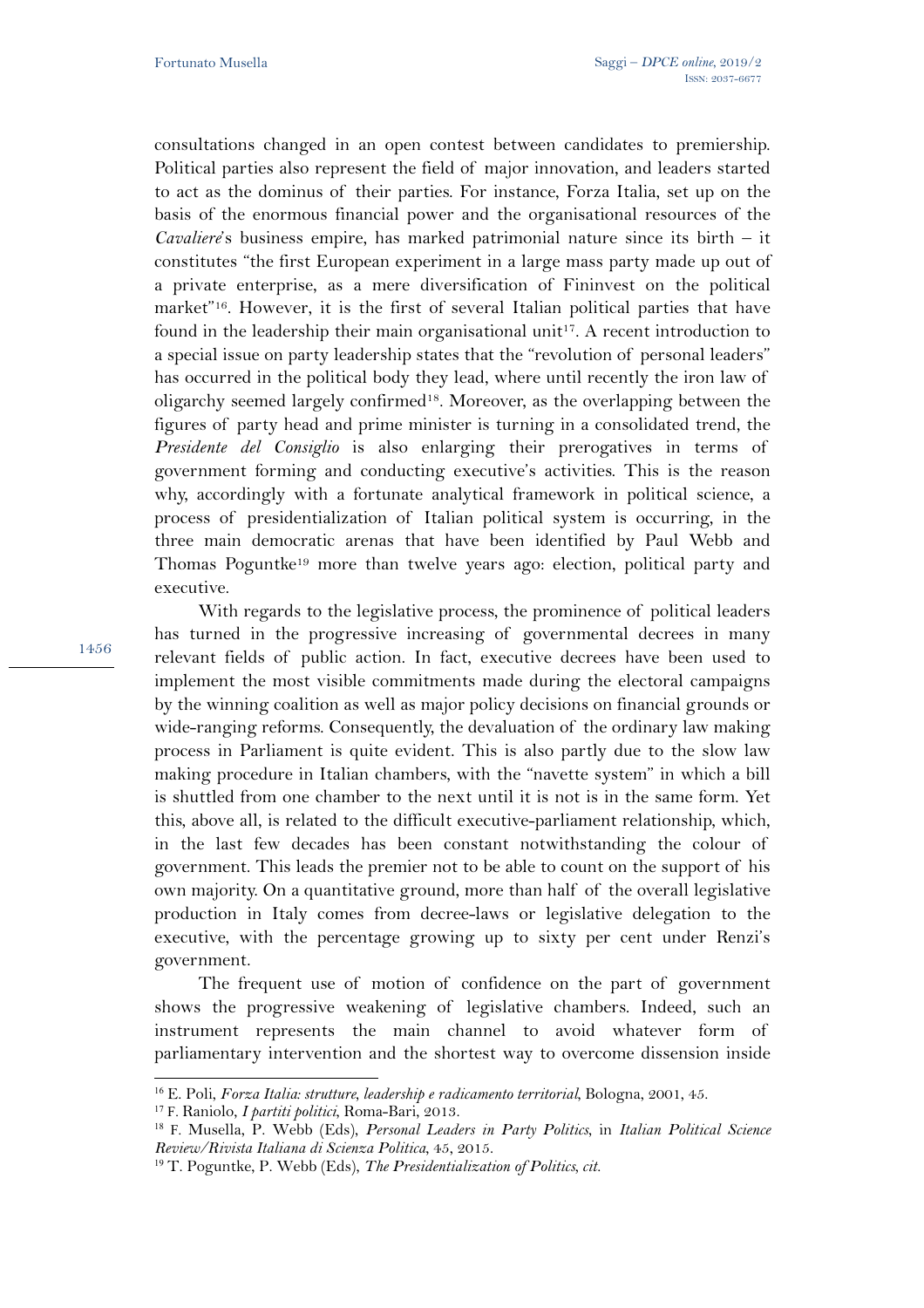the majority as well as the opposition's obstructionism. During the XVI legislature, the fourth Berlusconi government went as far as calling for a vote of confidence for more than a third of the procedures of decree conversion (22 out of 74). Matteo Renzi set a record in the association between decree laws and motion of confidence, which occurred in half of cases in the first two years of his political mandate. From this point of view, one of the point of the constitutional reform proposed by Renzi was innovative, in suggesting a fasttrack system in the chamber of deputies for priority government bills that has to be approved in the same period of the current decree laws, thus further strengthening the executive branch with respect to parliament.

In conclusion, Renzi's proposal has followed a long republican path impressing a majoritarian asset on the Italian institutions. The abolition of Senate and the new legislative procedure has seemed to confirm the shift in power and competencies from the legislative to the governmental body, that had been occurring, albeit in a slow process during the latest decades. Although differentiated bicameralism has appeared as a very innovative element in Italian republic history, whose "bicameralismo perfetto" (perfect bicameralism) has represented an absolute exception in the international scenario, criticism toward bicameralism was very spread in the Italian political debate even before Renzi. Yet, Renzi's proposal, consistent with the pressing necessity to realize the executive's political program, has been strongly associated with his leadership and was rejected on the base that it would reinforce his premiership.

As a consequence, after the heavy referendum defeat, Renzi resigned because the constitutional reform was a central component of his political mandate. Before the referendum defeat, Renzi had often clarified that "this is not one person's reform, this is the reform Italy needs". Yet, this statement, probably arrived too late and certainly did not acknowledge to what extent personalisation affects politics in our age. The reform plan was largely interpreted as a Renzi's one, though the reform proposal was approved by the parliament in a slow twoyear process opening the room for more a hundred amendments.

## **3. Orbàn's amendments and regime change**

Hungary, in its transition to a post-communist State, was the only Central-Eastern country that did not adopt a new Constitution in place of the old charter. In the transition period, the adopted amendments transformed Hungary into a republic although an entirely new constitution was not introduced. This opened the way for a long process of permanent constitution-making where the old "communist Constitution" (Law No. XX of 1949) was not completely replaced by a new one, but "new laws which create radically new relations were enacted according to pre-existing legal procedures"<sup>20</sup>. From this point of view, Hungary is an incomplete case of democratic constitution making, as the

 <sup>20</sup> G. Halmai, *The reform of Constitutional Law in Hungary after the transition*, in *Legal Studies*, 18, 1998, 188-196, 189.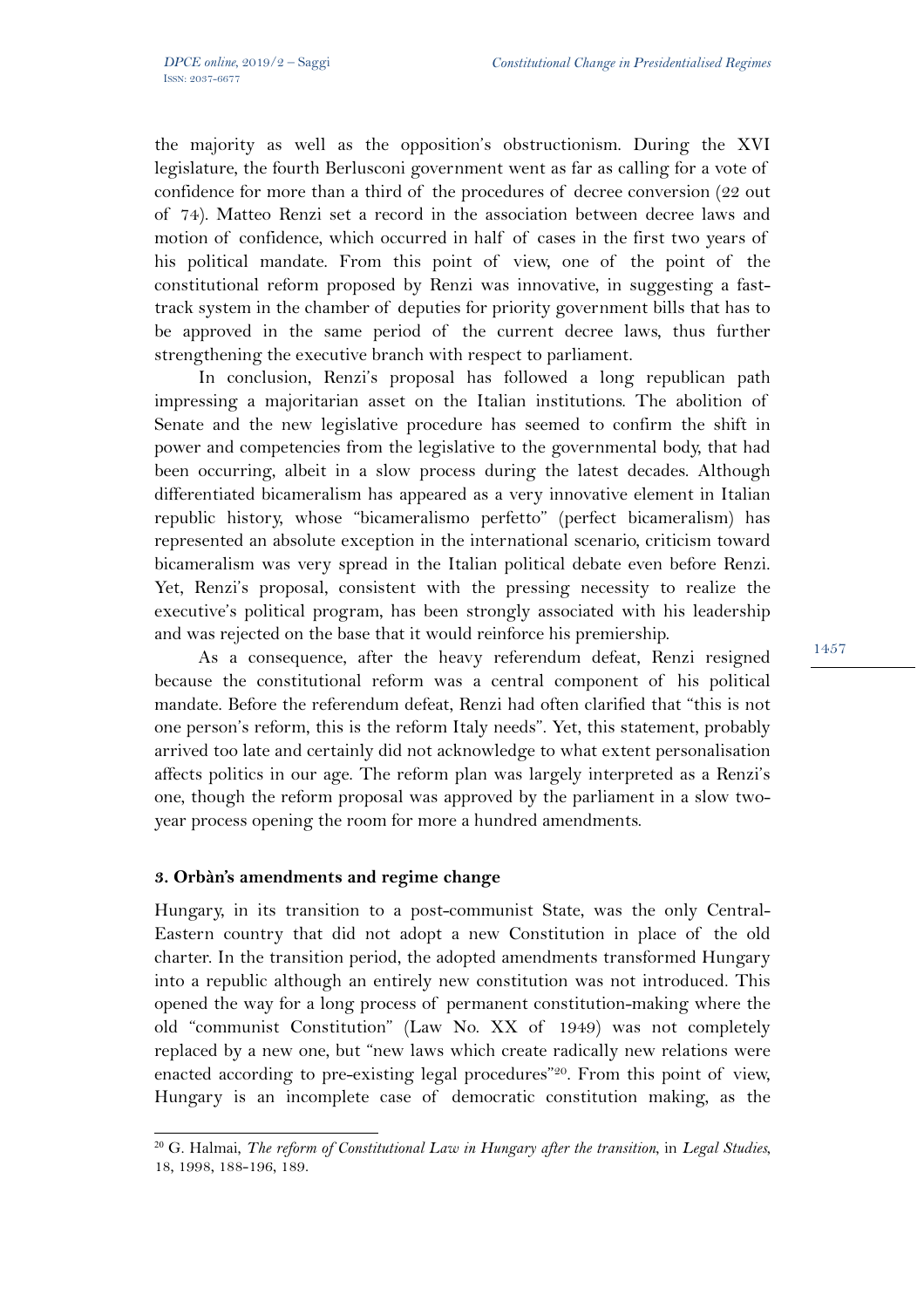Constitution has been "drafted in a process of several stages, during which no institution or representative body can claim to represent fully, in an unlimited fashion, the sovereign people"<sup>21</sup>. Thus, from 1989, several amendments have taken place and successive plans for constitutional change did not reach fulfilment<sup>22</sup>. This changed in 2010 when the Fidesz political party lead by Viktor Orbàn won a second mandate and obtaining the two-thirds majority necessary to change the constitutional charter. This significant Fidesz victory was caused by both the crisis of the left wing parties and the lack of trust in Hungarian Socialist Party after the very negative economic indexes at the end of the previous legislature. The draft Constitution was introduced to Parliament on 14 March 2011 and came into effect on 1 January 2012.

During his second mandate as prime minister, Orbàn and his majority also introduced a set of amendments to the electoral law that has significantly contributed to the creation of a one party supermajority, which is not effectively challenged by other parties either in elections nor in governmental activities<sup>23</sup>. Fidesz did indeed preserved its two-thirds majority in the 2014 general election and Orbàn remained Prime Minister, with sufficient parliamentary numbers to introduce new constitutional amendments. This time also included changes in the sphere of civil rights. This was the point, according to many scholars, when an unleashed majoritarianism started to weaken the old constitution, with no adequate parliamentary instruments to avoid potential abuses of a dominant executive<sup>24</sup>.

The Hungarian Constitution has been the object of controversy and it has been often criticised in other European countries. For some observers, recent developments are considered as part of the anti-liberal trends that have swept in Central and Eastern Europe in the last years. Governments very frequently try to alter constitutional order and then attack any verdict of constitutional courts they do not like<sup>25</sup>. Other scholars tend to look outside the confines of central-Eastern countries and consider how the rise of populism, especially on the right side of the political spectrum, is becoming quite a constant elements in Western democracies, from the most stable to more fragile. Nevertheless, radical critics

 <sup>21</sup> A. Arato, M. Zoltán, *Constitution Making and Transitional Politics in Hungary*, in L.E. Miller (Ed), *Framing the State in Times of Transition: Case Studies in Constitution Making*, Washington, 2010, 350.

<sup>22</sup> C. Dupré, *Importing the Law in Post-communist Transitions. The Hungarian Constitutional Court and the Right to Human Dignity*, Oxford, 2003.

<sup>23</sup> See K.L. Scheppele, *Hungary and The End of Politics*, in *The Nation*, 6 May 2014.

<sup>24</sup> M. Bánkuti, G. Halmai and K.L. Scheppele, *Disabling the Constitution*, in *Journal of Democracy*, 23, 2012, 138-146.

<sup>25</sup> On this point see B. Bugaric, *Populism, Liberal Democracy and the Rule of Law in Central and Eastern Europe*, in *Communist and Post-Communist Studies*, 41, 2008, 191-203; and also C. Pinelli, *Populism and Illiberal Democracies: The case of Hungary*, in Z. Szente, F. Mandák, Z. Fejes (Eds), *Challenges and Pitfalls in the Recent Hungarian Constitutional Development. Discussing the New Fundamental Law of Hungary*, Paris, 2015, 211-220. Other more radical studies state that "Central and Eastern Europe is a neoliberal horror story", see G. Dale (Ed), *First the Transition, then the Crash: Eastern Europe in the 2000s*, London, 2011.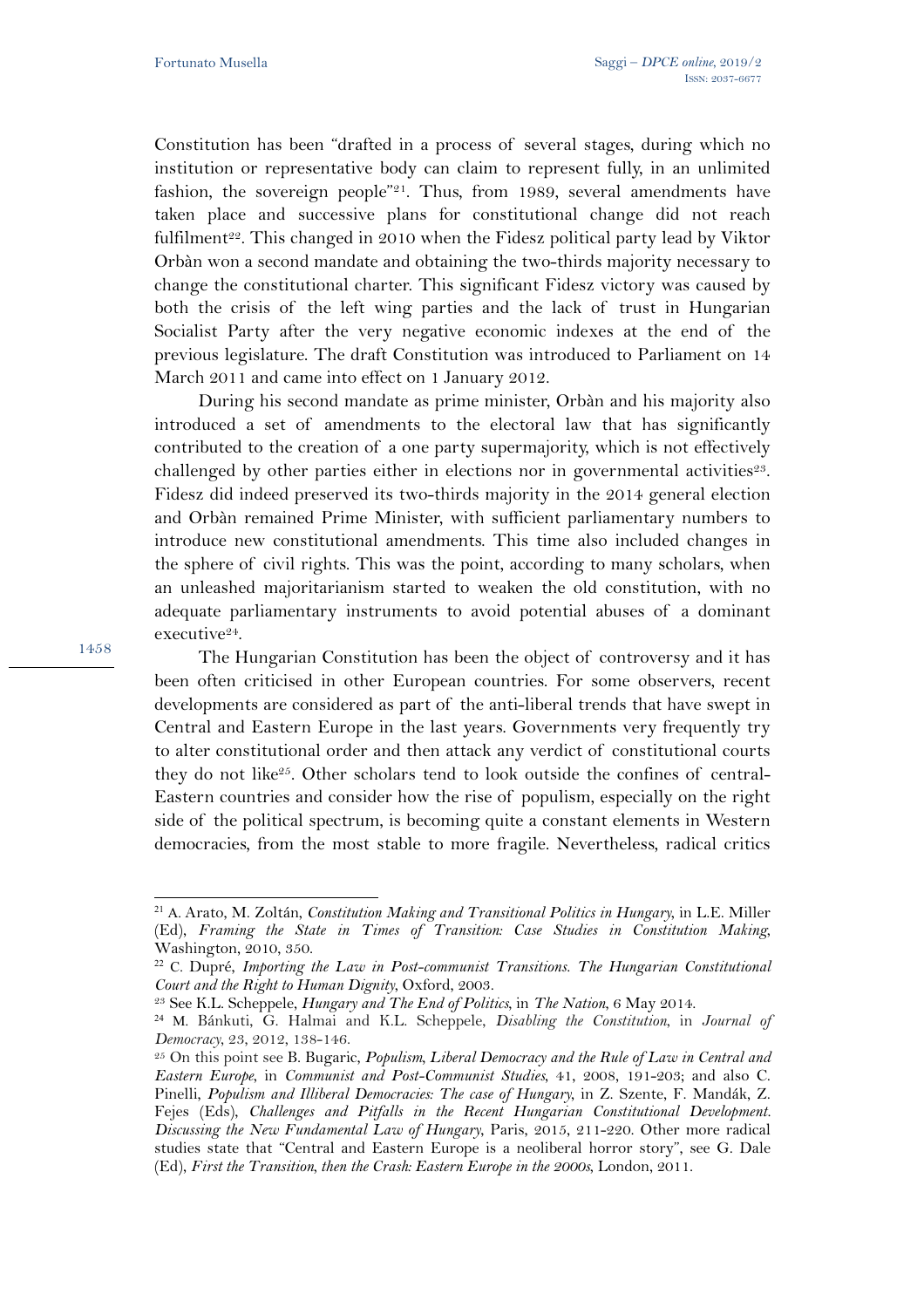say that Hungarian reform have hemmed in the mechanisms of checks and balances and marginalise the political opposition's role<sup>26</sup>.

Focusing on the new constitutional contents, a first change regards symbolic elements. The Constitution, has been very deliberately denominated the Fundamental Law and tries to create an emotional link between the State and Hungarians. It also emphasizes a Catholic and conservative vision on the person, the family, community and the nation e.g., marriage is assumed to be a bond between a man and a woman. The Venice Commission has noticed in its *Opinion on the New Constitution* that while the constitutional preamble has not a clear juridical effect, a constitutional charter should avoid defining or establishing once and for all values of which there are different justifiable conceptions in society. Indeed, "such values, as well as their legislative implications, should be left to the ethical debates within society and ordinary democratic procedures, respecting at the same time the country's human rights and other international commitments"27. On the contrary the preamble, rather of being a conventional legal text, shows the will of politics to have an overdeveloped role in society and also overcome some of the more evident contradictions in Hungarian national history<sup>28</sup>.

The new Fundamental Law, with respect to state powers, has devaluated Hungarian division of powers, as the Fidesz's government has searched for a monopolistic control of democratic institutions.

The structure of government *strictu sensu* has not been changed from 2010, as in the case of Italian constitutional reform specific constitutional dispositions reduced the size of Parliament from 386 to a maximum of 200. This modification is absolutely consistent with recent trends of Hungarian parliamentarism, where the formal rules have not prevented strong party leaders to dominate government activities and parliament itself has become more presidentialized as a consequence of Orbán's strong position as party head<sup>29</sup>.

Particular criticism has been raised by provisions on the Constitutional Court. Indeed, this actor, which has played an especially vital role in the Hungarian political system, loses part of its power in counterweighting the legislative and the executive powers. The modifications in 2010 forced on the Constitutional court "limitations of its power for the first time in its twenty

 <sup>26</sup> A. Sadecki, *In a State of Necessity. How Has Orban Changed Hungary*, in *OSW Center for Eastern Studies Point of View*, 41, 13 April 2014.

<sup>27</sup> See Venice Commission, *Opinion on the New Constitution of Hungary*, adopted at its 87th Plenary Session, 17-18 June 2011.

<sup>28</sup> B. Fekete, *The National Avowal: More than a Conventional Preamble to a Constitution…*, in Z. Szente, F. Mandák, and Z. Fejes, *Challenges and Pitfalls in the Recent Hungarian Constitutional Development*, cit.,11-24.

<sup>29</sup> On the presidentialization of political parties in Eastern-Central Europe, and the following consequences on the overall political systems, see V. Hloušek, *Two types of presidentialization in the party politics of Central Eastern Europe*, in *Italian Political Science Review/Rivista Italiana di Scienza Politica*, 45, 2015, 277-299.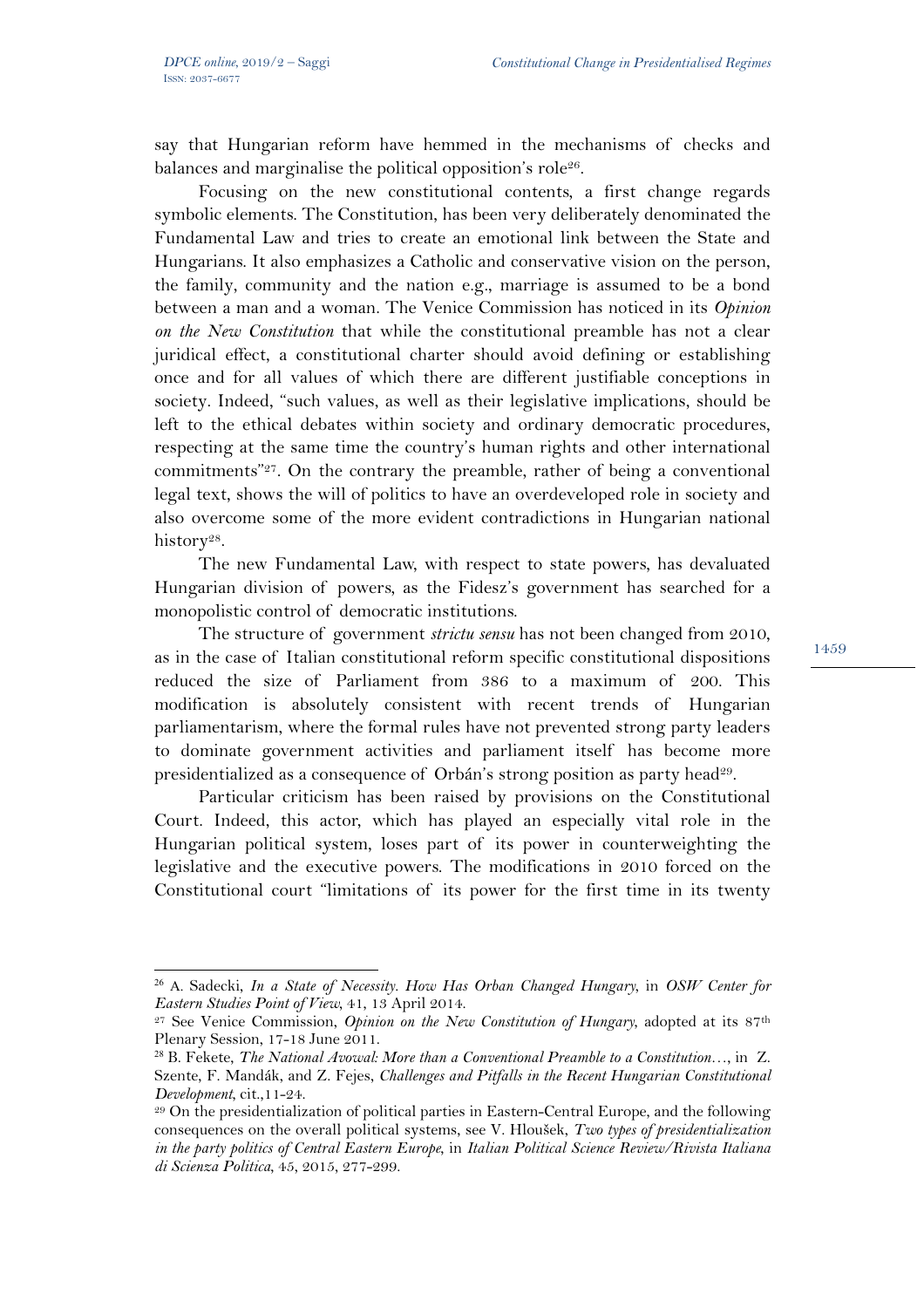years existence"30 and the Fundamental Law upheld this limitation at the point to change the structure and competencies of the highest juridical body. The new constitution increased the number of the members of the Constitutional Court from 11 to 15; prolonged their term in office from 9 to 12 years and all the members became elected by Parliament, with high probability to be dependent on the ruling party. In addition to this, it transferred the election of president from the Court to Parliament by two-thirds majority, which is the majority that the electoral law assured to parliamentary majority after 2014 election. The old guardian would become an expression of the ruling party. Moreover, the Court's competencies rest on a limited number of issues numbered in the Constitution. In particular, instead of giving the Constitutional Court full scope of control over the constitutionality of the budget and taxes legislation, the Fundamental Law gives a special power of intervention in this domain to the new Budget Council, with a consequent curtailment of previous powers of Constitutional Court.

Other restrictions concern constitutional review<sup>31</sup>. In particular, the new Basic Law abolished *actio popularis*, a legal possibility that anyone could turn to the Constitutional Court claiming that a law, legal provision or a regulation is contrary to a constitutional provision. *Actio popularis* had been a well-functioning legal instrument in Hungarian law since the political transition of 1989–1990 and its elimination further narrowed down the means of protection of fundamental rights.

Other significant constitutional amendments have also strongly affected the autonomy of judicial courts and media actors. For example, an attack against the juridical powers was made through a new regulation on retirements of judges, who had the possibility to remain in their post until the upper age limit set at 70 before the reform. Indeed, the Fundamental Law provides that "except for the President of the Curia and President of the National Office for the Judiciary the service relationship of judges shall terminate upon their reaching the general retirement age", with the immediate and brutal consequence that 274 judges (approximately 10% of all Hungarian judges) were notified of their imminent retirement<sup>32</sup>. A new regulatory system for the media was adopted in 2010, which rendered the funding and content production for all public media centralized in one body, the Media Service Support and Asset Management Fund (MTVA) which is controlled by the government. It is not a complete surprise that very clear accusation of excessive concentration of power was made by the

 <sup>30</sup> P. Paczolay, *The Transformation of the Constitutional Court in Hungary*, in Z. Szente, F. Mandák, and Z. Fejes (Eds), *Challenges and Pitfalls in the Recent Hungarian Constitutional Development. Discussing the New Fundamental Law of Hungary*, Paris, 2015, 169-184, 171.

<sup>31</sup> F. Gárdos-Orosz, *The Hungarian constitutional court in transition—from actio popularis to constitutional complaint*, in *Acta Juridica Hungarica,* 53, 2012, 302-315.

<sup>32</sup> See European Commission for Democracy through Law (Venice Commission), *Background document on the Fourth Amendment to the Fundamental Law of Hungary*, Opinion 720/2013, 24 April 2013. 30; Worldwide Movement for Human Rights, *Hungary: Democracy under Threat Six Years of Attacks against the Rule of Law*, November 2016.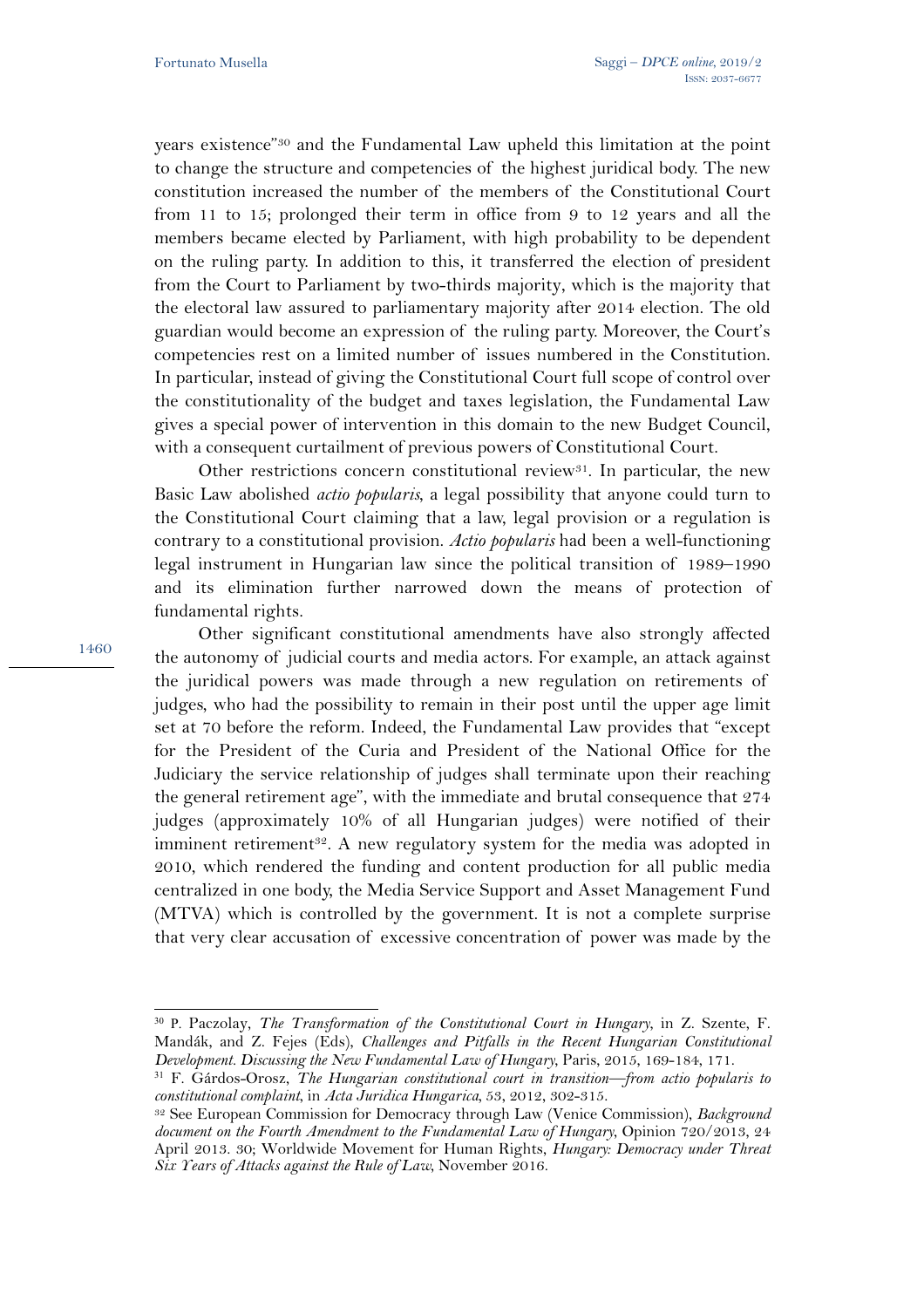l

President of European Commission and the European diplomacy<sup>33</sup>, while according to Freedom House, although Hungary is still classified as a free country, "editorial bias and political pressure persist as problems at both public and private media outlets"34.

## **4. Constitutionalism under stress**

A comparison between Italy and Hungary may show both common elements and significant differences. The parallel has been already tempted during the Berlusconi's government, on the ground that the Italian governments have been formed during the Second Republic by all parties that had not participated at the post war constitution-making. Indeed, the premise of constitutional activities relied on both the presence of political parties and leaders with different values and perspectives from the past dominant forces and the general climate very favourable to political innovation matured after the Tangentopoli scandals. Thus, as it was noted, in both Hungarian and Italian constitutional experience, very often "debates and proposals on constitutional and institutional reforms could be seen also as a way of de-legitimising the Constitution currently in force, in order to soften the constitutional limits on majoritarian politics"35.

Similarities between the two countries may be found also under Renzi's government. First, both the Italian and Hungarian constitutional charters are amended through the initiative of the leader of the government party, who has considered the reform plan as a relevant part of their political program. Matteo Renzi, is known as *Rottamatore,* the Demolition Man of dusty institutions, pushed through reforms to boost the efficiency of the State, but also as a way for introducing a new political phase in Italy<sup>36</sup>. After the defeat, reform supporters have complained that Renzi "had staked his entire future on the outcome by framing the vote as a plebiscite on him and his executive"37.

In Hungary it has become even more evident that the aim of the head of government is the use of constitutional amendments as part of its political initiative. The Fundamental Law represents a way to introduce a new phase in Hungarian politics, with full coincidence with Orbàn's ascendancy. The new constitution dedicates relevant space to the Preamble, where identitarian aspects are stressed in order to restore the great Hungarian tradition coming from the

<sup>33</sup> The European position on Hungarian Constitution is expressed in the document of the Venice Commission, an advisory body to the European Council on constitutional matters, see *Opinion on the new Constitution of Hungary adopted by the Venice Commission at its 87<sup>th</sup> Plenary Session*, Venice, 17-18 June 2011.

<sup>34</sup> See the 2016 report on Freedom of the Press, <https://freedomhouse.org/report/freedom-press/2016/hungary>.

<sup>35</sup> N. Lupo, *What Hungarian Constitutional Experience Can Teach European Constitutionalism*, in Z. Szente, F. Mandák, and Z. Fejes (Eds), *Challenges and Pitfalls in the Recent Hungarian Constitutional Development*, *cit.,* 114-128, 124.

<sup>36</sup> F. Bordignon, *Il partito del capo. Da Berlusconi a Renzi*, Sant'Arcangelo di Romagna, 2013.

<sup>37</sup> See also J. Newell, *The result was not simply another anti-establishment revolt*, in *Europp blog*, London School of Economics and Political Science, 5 December 2016.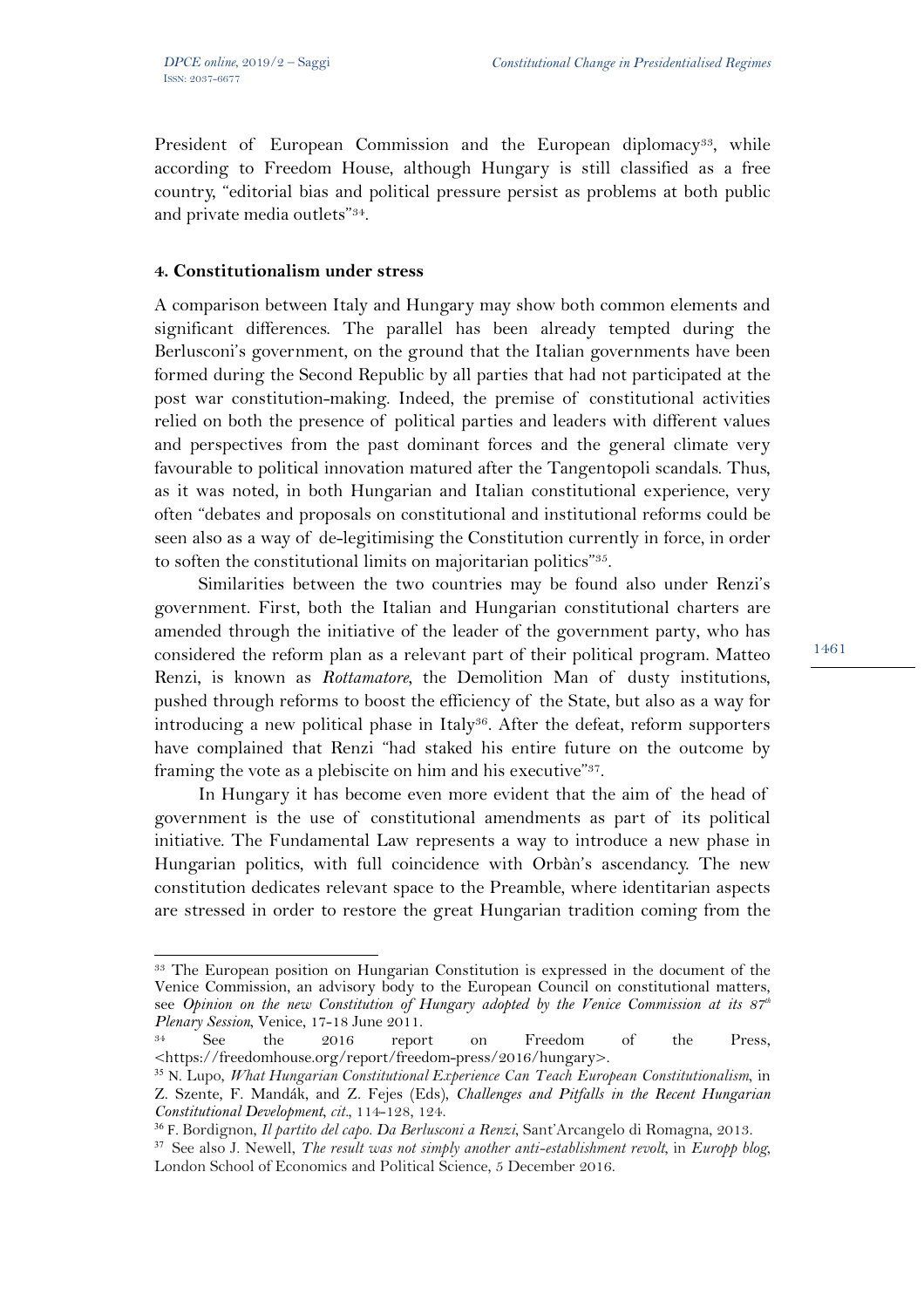Middle Age<sup>38</sup>. The first sentences state "We are proud that our king Saint Stephen built the Hungarian State on solid ground and made our country a part of Christian Europe one thousand years ago". This construct is a way to consider the communist period as an historical parenthesis and the drafters aim at restoring "country's self-determination, lost on the nineteenth day of March 1944, from the second day of May 1990, when the first freely elected body of popular representation was formed". Moreover, the Orbàn's constitution has been direct expression of the current prime minister in that it overcomes the traditional differentiation of ordinary and constitutional politics. Different provisions in the new Constitution, in fact, contain specific policy preferences,<sup>39</sup> as in case of fiscal, economic, social, family or educational programs.

Such leaders take full advantage from the constitutional change in terms of legislative-executive relationship, produced by a concentration of powers on personalised governments. In both reform plans, the point of the composition of parliamentary assemblies and their function has been dealt with. In Italy, the constitutional referendum has proposed a significant public spending decrease though a drastic reduction of the number of Senators. Moreover, the executive bills would have fastened their discussion though the abolition of the *navette system* and the provision of a restricted span of time (about sixty days) for their approval. In the Hungarian unicameral system, the number of MPs has been almost halved, with the new disproportional mixed electoral system assuring large majority to the winning party. The effect of internal rules and the still inadequate institutionalisation of the parliamentary chamber<sup>40</sup> are such that Hungarian parliament was not conceived as the arena where debate and pass crucial legislation. Instead, parliament has had its role progressively diminished so that law making has become discontinuous, it can be interrupted for weeks and there is a low level of attendance of MPs at plenary sessions and committee activities<sup>41</sup>. As also seen in other national cases, the rise of personal leaders is usually associated with the idea that the parliamentary assembly tends to collide with the decisional urgency of the executive chiefs, as its *modus agendi* is made of

 $\overline{a}$ 

<sup>38</sup> Bauman would insert Orbàn reform plan among example of "retrotopia" as "imagined aspects of the past, genuine or putative, serve as the main landmarks today in drawing the roadmap to a better world", see Z. Bauman, *Retrotopia*, Cambridge, 2016.

<sup>39</sup> See Brodsky 2015, 3.

<sup>40</sup> C. Chiva, *The institutionalisation of post-Communist parliaments: Hungary and Romania in comparative perspective*, in *Parliamentary Affairs*, 60, 2007, 187-211; G. Ilonszki, *From Minimal to Subordinate: A Final Verdict? The Hungarian Parliament 1990-2002*, in *Journal of Legislative Studies*, 13, 2007, 38-58; P. Norton, D.M. Olson (Eds), *Post-Communist and Post-Soviet Parliaments: The Initial Decade*, London, 2008; G. Ilonszki, K. Jáger, *Changing government advantage. Challenging a dominant executive*, in B.E. Rasch, G. Tsebelis (Eds), *The role of governments in legislative agenda setting*, London, 2013, G. Ilonszki, *The Hungarian Parliament and EU Affairs: A Modest Actor Dominated by the Executive*, in C. Hefftler, C. Neuhold, O. Rozenberg, and J. Smith (Eds), *The Palgrave Handbook of National Parliaments and the European Union*, Basingstoke, 2015.

<sup>41</sup> A. Ágh, *Early Consolidation and Performance Crisis: The Majoritarian-Consensus Democracy Debate in Hungary*, in *West European Politics*, 24, 2001, 89-112.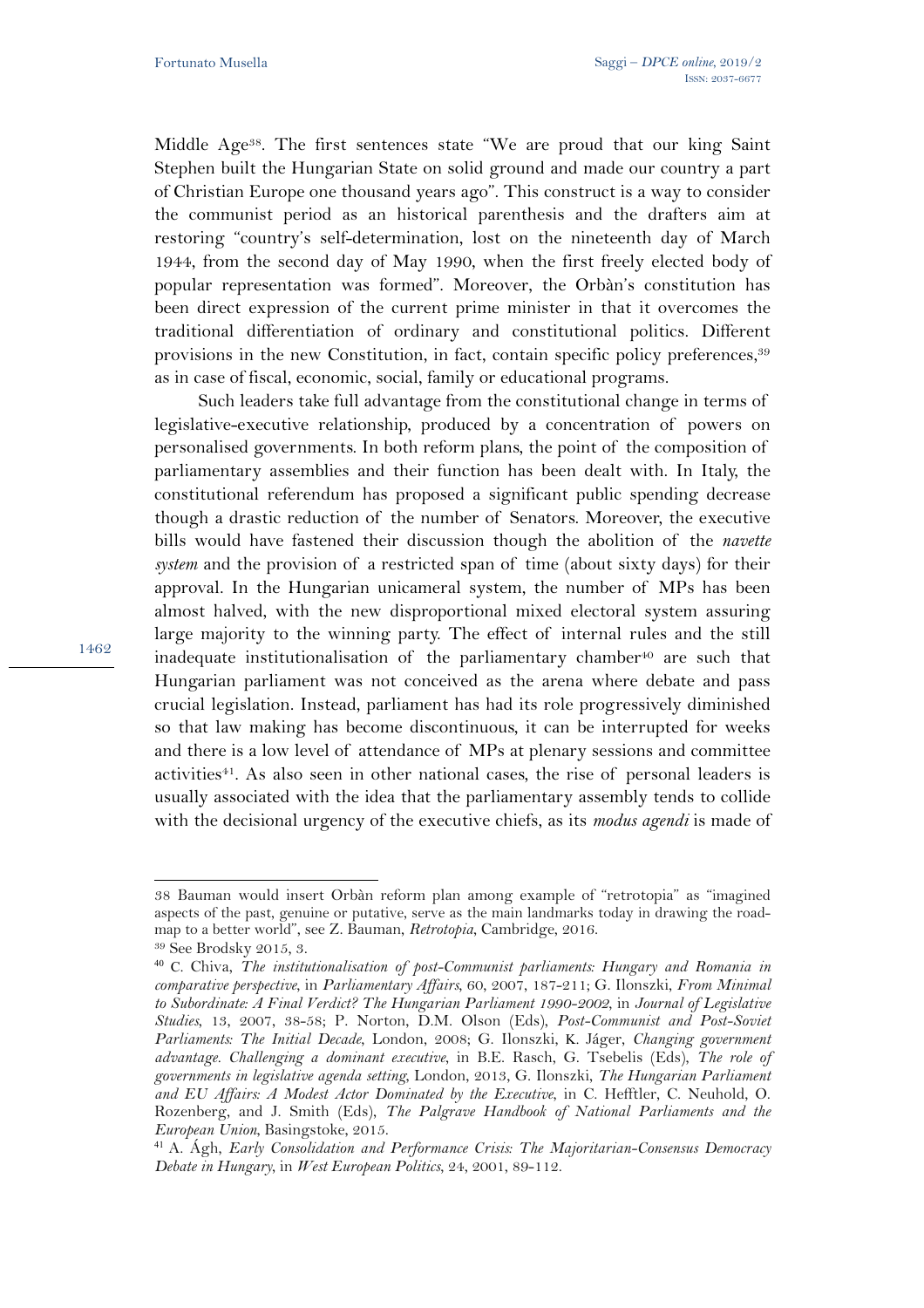a combination of slowness, confusion and mediation<sup>42</sup>. Consequently, according to critics of majoritarianism, as the leader of government becomes the true *dominus* on the legislative arena, it may become closer the autocratic dream "to have a legislative assembly useful only to "approve", enslaved and obliged to an obedient execution; and, at the same time, to boast the permanence of the democracy thanks to the existence of an elected chambers"43. Other scholars maintain the opposite view that democracy is not realized when a government is not able to realize its political program, although a stable check and balances asset is preserved.

A strong difference between the Italian and Hungarian case is the association between majoritarian intervention on political institution and a strong weakening of veto powers, which may prevent the government from acting in illiberal way. Indeed, the redefinition of the role and functions of the Hungarian Constitutional Court was the start for a conflictual period with the executive so that when the court found an act to be incompatible with the constitution, parliament would amend the constitution and adopt the act in unchanged form or raise the rank of its regulations to constitutional level"<sup>44</sup>. The freedom of expression was limited in Hungary by abolishing previous protection against media monopolies. Thus, the creation of the new Media Council, with the mandate to monitor and fine media for not complying with standards of political balance, may be a relevant premise for silencing opposition. Thus, the majoritarian tendency, very often a marked feature in new constitutionalism, may represent an important test for the young Hungarian democracy.

## **5. Toward a personal constitutionalism**

Both Italy and Hungary clearly show a tendency that is occurring in many Western democracies. Notwithstanding different political traditions and constitutional settings, these countries are experimenting an impressive shift of power from collegial bodies to monocratic ones.

This opens a new phase for constitutionalism, where the charters are produced as the project of individual leaders. This is radically different from the past. According to the liberal theory, constitutions have been recognized as the field where citizens' rights have been defended through a legitimised parliament. During the second part of the last century, parliamentary assemblies were substituted by political parties in making constitutions responding to the growing demands of their mass constituency<sup>45</sup>. Indeed, while golden age

<sup>42</sup> G. Pasquino, *Parlamento e governo nell'Italia Repubblicana*, in *Rivista Italiana di Scienza Politica*, 37, 2007, 3-24, 9.

<sup>43</sup> L. Carlassare, *Il Primo Ministro legislatore*, in F. Bassanini (Ed), *Costituzione. Una riforma sbagliata. 63 costituzionalisti discutono il progetto approvato dal Senato*, Firenze, 2014.

<sup>44</sup> A. Sadecki, *In a state of necessity. How has Orban changed Hungary*, in *OSW Center for Eastern Studies Point of View*, 41, 13 April 2014, 13.

<sup>45</sup> M. Calise, T.J. Lowi, *Hyperpolitics. A Interactive Dictionary of Political Science Concepts*, Chicago, 2010.